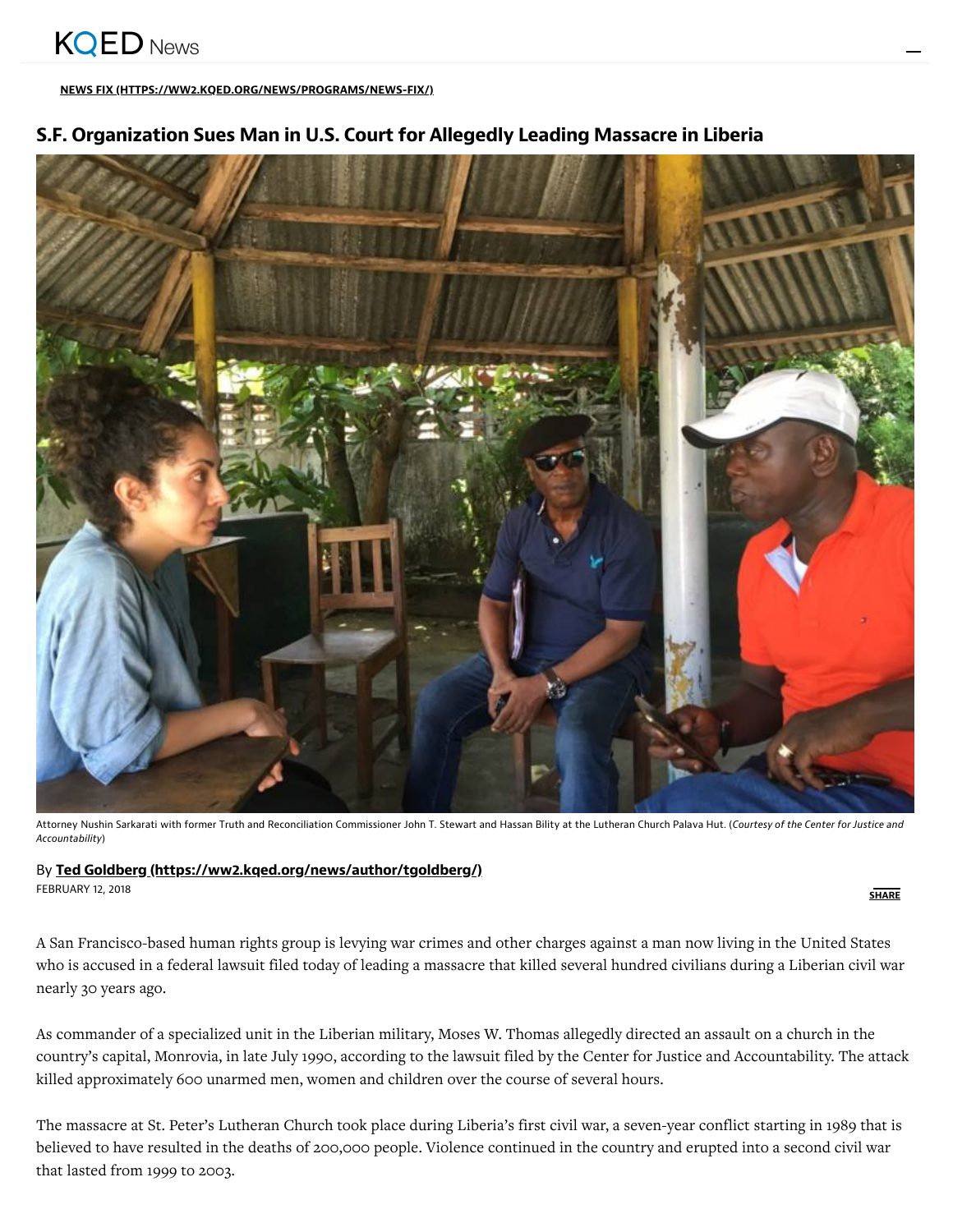"The fact that no one's been held accountable for this attack, given the serious nature of this attack, was a real travesty of justice," said Nushin Sarkarati, a CJA staff lawyer and the lead attorney in the lawsuit.

The case is the first U.S. lawsuit aimed at holding a Liberian government forces commander in the country's first civil war responsible for serious violations of international law, according to CJA.

"It brings hope that justice will be served," said Lovetta Tugbeh, director of the California-based Coalition for Justice in Liberia. She said some of the members of the organization are survivors of the church massacre.

"These deaths should not be something buried under the carpet. There has to be accountability," Tugbeh said. "Many of the victims are in pain. They're still grieving."

The lawsuit was filed in U.S. District Court in Philadelphia on behalf of four of the church massacre's survivors. Some of them say they witnessed their relatives killed and hid under dead bodies to survive, according to the complaint. One was shot in the leg. Another was stabbed in the arm.

Reached on his cellphone Monday, Thomas said he "disputes the allegations 1,000 percent," and called them "nonsense." He said he was in Liberia at the time of the massacre and was a member of the Liberian military. He said he wasn't at the church and knows no details about the mass killing.

The suit does not identify the four plaintiffs, all Liberian citizens still residing there, because they fear violent retribution against themselves or their relatives.

They are seeking compensatory and punitive damages and say Thomas is liable for extrajudicial killing, torture, war crimes and crimes against humanity.

CJA's clients allege that Thomas commanded what was known as the Special Anti-Terrorist Unit, a part of the military arm of the Liberian government under President Samuel Doe.

The attack took place amid the rebellion led by Charles Taylor, who would become Liberia's president in 1997 and was then convicted by a United Nations-backed court in 2012 for murder, enslavement and the recruitment of child soldiers. Taylor was sentenced to 50 years in prison for aiding and abetting war crimes in Sierra Leone.

As violence intensified during the war, Liberians flooded humanitarian aid centers. The Red Cross and a network of churches set up shelters to house thousands of displaced people.

Many of those displaced were members of the Mano and Gio tribes, who were perceived to be loyal to Taylor. President Doe was a member of the majority Krahn tribe.

The CJA suit alleges that Thomas knew the church was a shelter for civilians. He told dozens of soldiers that "their mission was to kill all the people in the Lutheran Church compound regardless of whether or not they were rebels," the complaint says.

Soldiers opened fire on the civilians using assault rifles in some cases.

"Bodies piled up on the floor," the lawsuit says. "Some women were raped before they were murdered."

After the shooting, soldiers used machetes to hack up many people who were injured or hiding.

A witness quoted in a story [\(http://www.markhuband.com/liberian-troops-massacre-600/\)](http://www.markhuband.com/liberian-troops-massacre-600/) from the Guardian newspaper the day after the massacre said he had seen "women with their heads smashed open or blown to pieces by bullets, with babies still tied to their backs."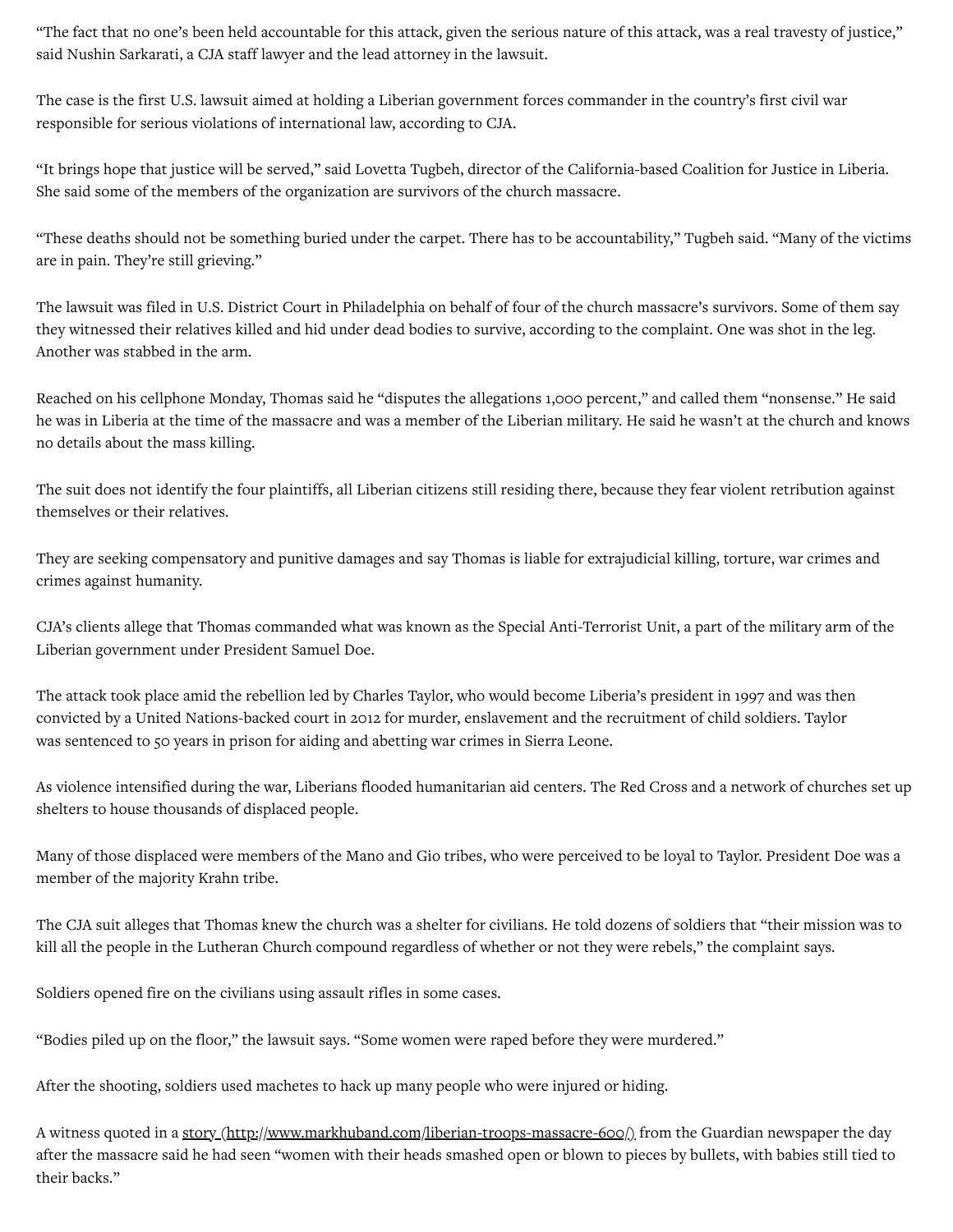The witness also said he had seen "other bodies hanging from the window frames of the church building, apparently killed while trying to escape."

One of the plaintiffs said he saw Thomas standing in the front courtyard of the church carrying a pistol, and that Thomas issued a cease-fire order that ended the attack, according to the lawsuit.

The complaint says the bodies of civilians killed at the church remained where they had fallen for months until volunteers brought them to mass graves.

During the war there was no thorough investigation of the attack.

"We had to do that now, many years later," Sarkarati said.

CJA's legal team traveled to Liberia to investigate the attack, she said. They interviewed survivors, first responders and even some of the war's combatants.

The organization alleges that Thomas fled Liberia and entered the U.S. in 2002. He applied for immigration status under a program meant to assist victims of war crimes, the lawsuit says. He now lives in suburban Philadelphia.

The case hinges on the federal Torture Victim Protection Act, which allows victims of extreme human rights violations outside the United States to bring claims for damages against alleged perpetrators in U.S. courts.

"These lawsuits tend to be uphill battles," said Stephen Vladeck, a professor at the University of Texas School of Law, "not because the facts aren't horrendous and not because the plaintiffs aren't sympathetic, but because there are a whole bunch of procedural obstacles that the plaintiffs usually have to overcome."

The U.S. Supreme Court has been increasingly skeptical of allowing claims under the Alien Tort Statute, a law that was amended to create the Torture Victim Protection Act, for conduct outside the United States, Vladeck said.

The high court has ruled that such cases need to "touch and concern" the U.S.

CJA's lawyers argue that the 1990 massacre at St. Peter's Lutheran Church has a significant connection to the United States.

Thoma has lived in the U.S. for some 17 years, the lawsuit says, and the attack was part of a larger set of violence that harmed American citizens, a federal agency and a U.S.-affiliated religious institution.

The plaintiffs also note the historical connection between the U.S. and Liberia: The country was established by freed American slaves.

"These cases are inevitably cases that tug at even the most stoic person's heartstrings, and they're cases that cry out for some kind of remedy," Vladeck said.

The judge in the case will have to weigh how necessary it is for a U.S. federal court to hear a case about mass killings on foreign soil.

"There's also the question of to what extent we really want our federal courts to become basically the human rights police for the world," Vladeck said.

In 2005, a Truth and Reconciliation Commission was set up to identify serious violations of international law that took place during the country's two civil wars. The commission looked into the Lutheran church massacre and recommended that a new court be established to prosecute war criminals, according to the CJA.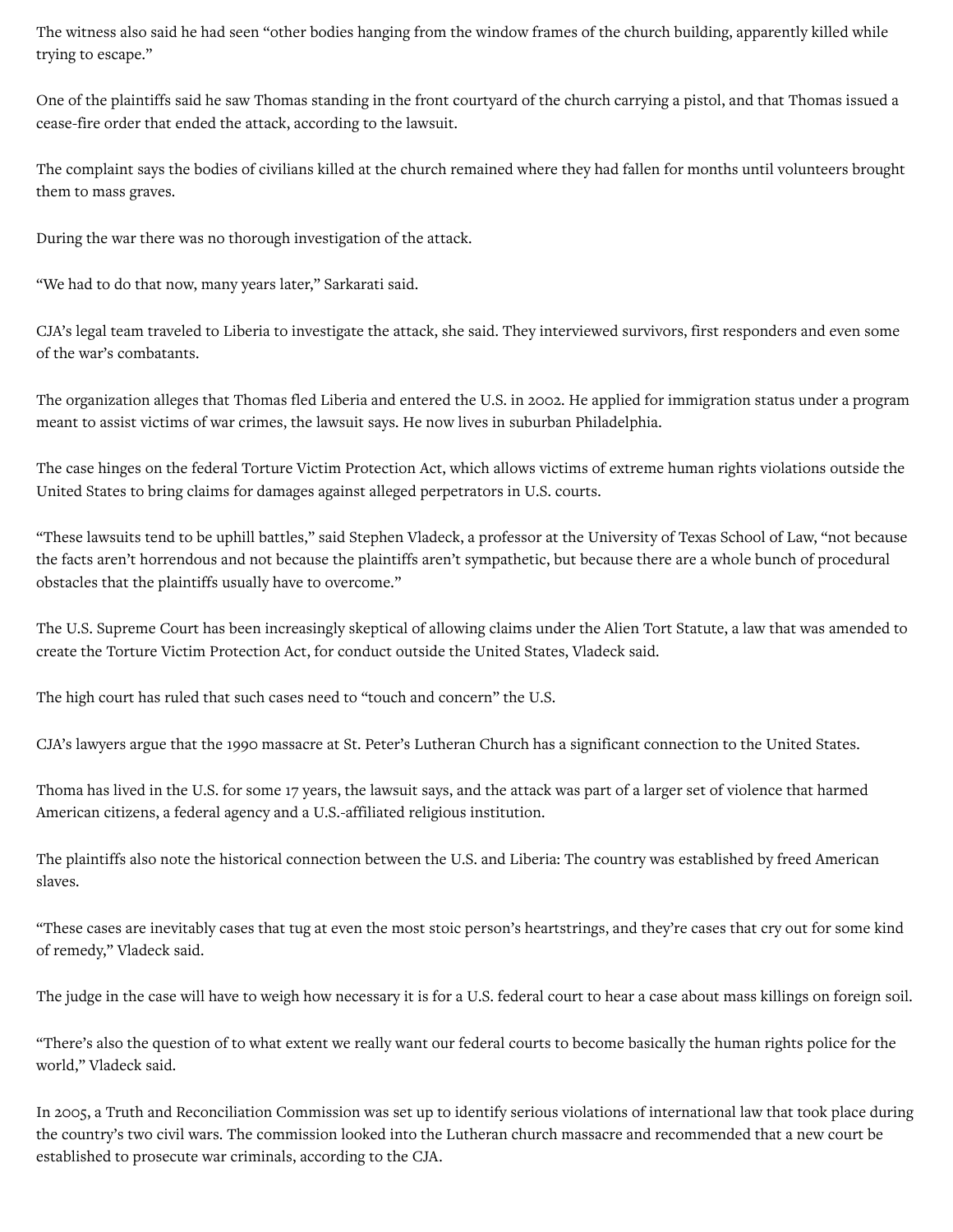"But nothing happened after that," Sarkarati said.

"A lot of the victims lost faith in government, lost faith in the rule of law," she said. "For them, they thought justice was never possible."

Read the complaint below.

To print the document, click the "Original Document" link to open the original PDF. At this time it is not possible to print the document with annotations.

EXPLORE: [LAW AND JUSTICE \(HTTPS://WW2.KQED.ORG/NEWS/CATEGORY/LAW-AND-JUSTICE/\),](https://ww2.kqed.org/news/category/law-and-justice/) [NEWS \(HTTPS://WW2.KQED.ORG/NEWS/CATEGORY/NEWS/\),](https://ww2.kqed.org/news/category/news/) [LIBERIA \(HTTPS://WW2.KQED.ORG/NEWS/TAG/LIBERIA/\)](https://ww2.kqed.org/news/tag/liberia/), [VIOLENT CRIMES \(HTTPS://WW2.KQED.ORG/NEWS/TAG/VIOLENT-CRIMES/\)](https://ww2.kqed.org/news/tag/violent-crimes/)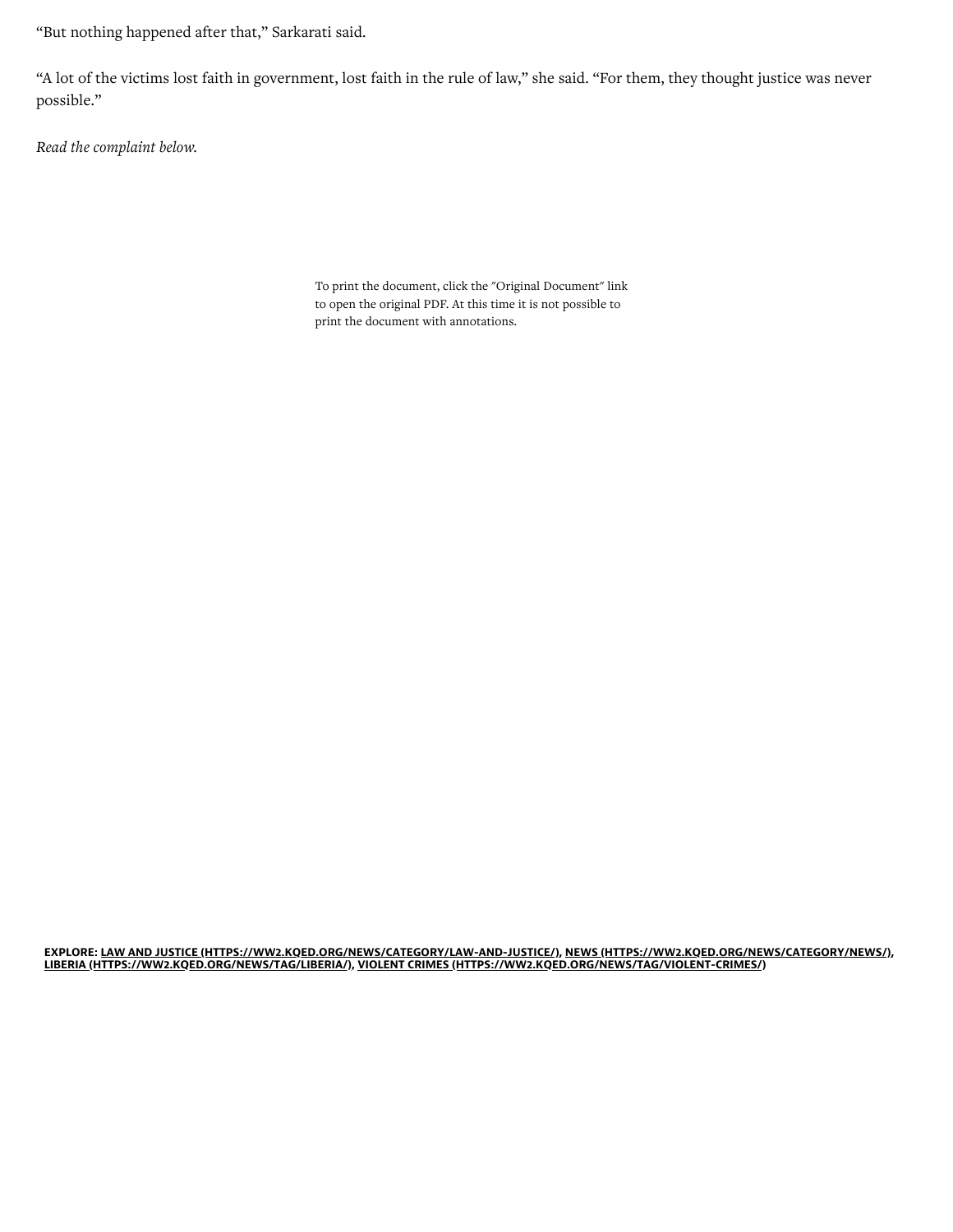(https://ww2.kqed.org/news/2018/02/12/s-forganization-sues-man-in-u-s-court-for-allegedly[leading-massacre-in-liberia/?share=facebook&nb=1\)](https://ww2.kqed.org/news/2018/02/12/s-f-organization-sues-man-in-u-s-court-for-allegedly-leading-massacre-in-liberia/?share=facebook&nb=1)

(https://ww2.kqed.org/news/2018/02/12/s-forganization-sues-man-in-u-s-court-for-allegedly[leading-massacre-in-liberia/?share=twitter&nb=1\)](https://ww2.kqed.org/news/2018/02/12/s-f-organization-sues-man-in-u-s-court-for-allegedly-leading-massacre-in-liberia/?share=twitter&nb=1)

(https://ww2.kqed.org/news/2018/02/12/s-forganization-sues-man-in-u-s-court-for-allegedly[leading-massacre-in-liberia/?share=pinterest&nb=1\)](https://ww2.kqed.org/news/2018/02/12/s-f-organization-sues-man-in-u-s-court-for-allegedly-leading-massacre-in-liberia/?share=pinterest&nb=1)

(https://ww2.kqed.org/news/2018/02/12/s-f[organization-sues-man-in-u-s-court-for-allegedly](https://ww2.kqed.org/news/2018/02/12/s-f-organization-sues-man-in-u-s-court-for-allegedly-leading-massacre-in-liberia/?share=google-plus-1&nb=1)leading-massacre-in-liberia/?share=google-plus-1&nb=1)

(https://ww2.kqed.org/news/2018/02/12/s-forganization-sues-man-in-u-s-court-for-allegedly[leading-massacre-in-liberia/?share=tumblr&nb=1\)](https://ww2.kqed.org/news/2018/02/12/s-f-organization-sues-man-in-u-s-court-for-allegedly-leading-massacre-in-liberia/?share=tumblr&nb=1)

0 Comments (https://ww2.kqed.org/news/2018/02/12/s-f-organization-sues-man-in-u-s-court-for-allegedly-leading massacre-in-liberia/#disqus\_thread)

Related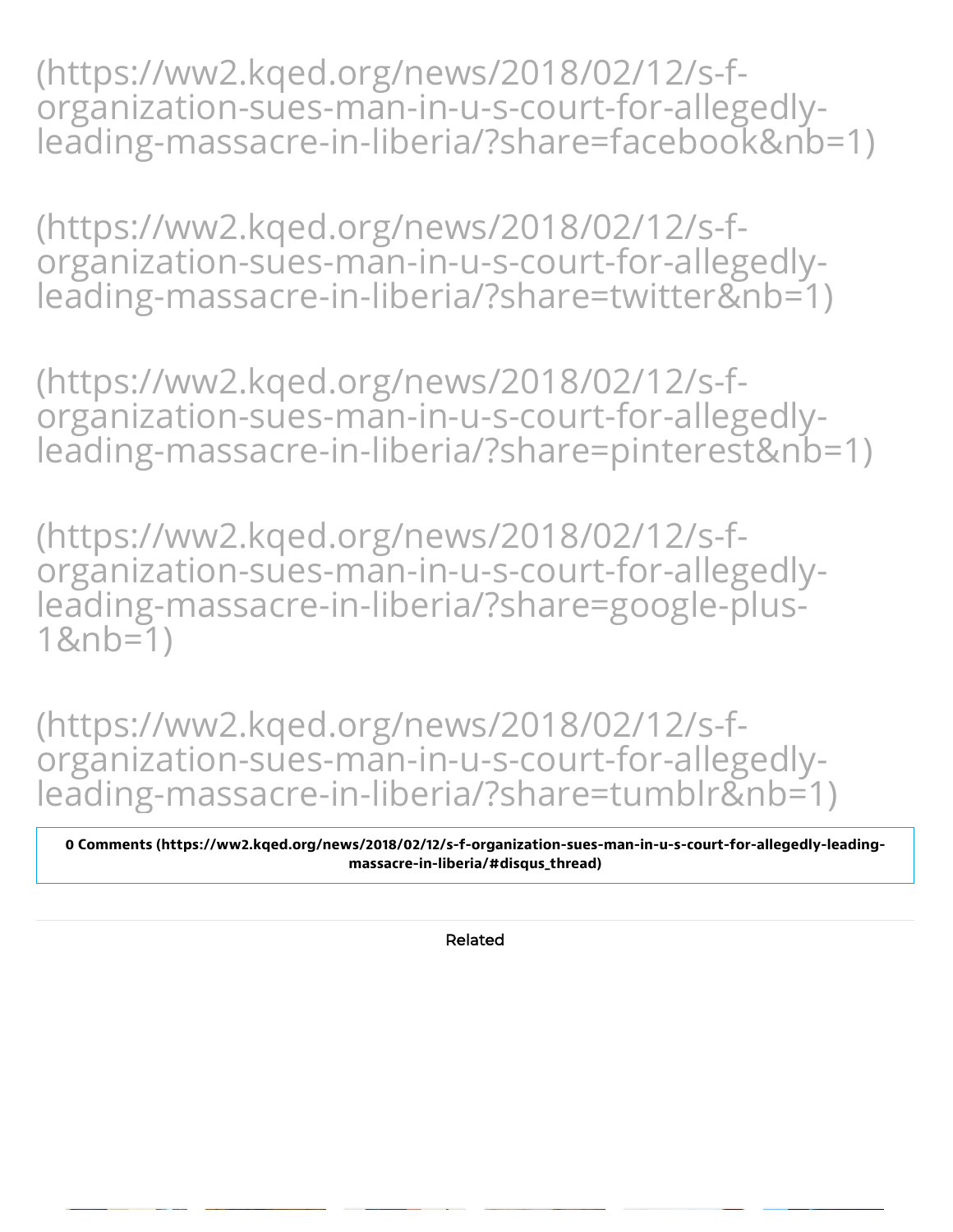

Vietnam Veteran Reconnects With Nurses 45 Years After Rescuing Them

(https://ww2.kqed.org/new**Seeking Work?**amrescuing-them/)



After Supreme Court Ruling, What's Next for Unauthorized Immigrants



Orlando Judge Revokes Bond for Wife of Nightclub Shooter

(https://ww2.kqed.org/new**ī/here/s3No/Backup**judge-revokes-bond-for-wife-of-nightclub-

California Could Lose \$2.7 Billion in Kids' Health Funding - and

House Passes GOP Health Care Bill, But It Still Has a Long Way to Go



Man Dies in Fire at Oakland Homeless **Encampment** 

(https://ww2.kqed.org/news/2814)dig6244.oakland-home gop-health-care-bill-is-expected-to-pass-encampment/) [\(https://ww2.kqed.org/news/2](https://ww2.kqed.org/news/2018/02/12/man-dies-in-fire-at-oakland-homeless-encampment/)

veteran-reconnects-with-nurses-45-years-after-booker/ supreme-court-ruling-whats-next-forunauthorized-immigrants-seeking-work/)

#### **Plan**-n [\(https://ww2.kqed.org/news/2017/11/27/california-](https://ww2.kqed.org/news/2017/11/27/california-could-lose-2-7-billion-in-kids-health-funding-and-theres-no-backup-plan/)but-still-has-a-long-way-to-go/) could-lose-2-7-billion-in-kids-health-fundingand-theres-no-backup-plan/)

Powered by [\(https://contextly.com\)](https://contextly.com/)

### AUTHOR



## TED GOLDBERG

Ted Goldberg is the morning editor for KQED News. His beat areas include San Francisco politics, the city's fire department and the Bay Area's refineries.

Prior to joining KQED in 2014, Ted worked at CBS News and WCBS AM in New York and Bay City News and KCBS Radio in San Francisco. He graduated from Oberlin College in Ohio in 1998.

You can follow him at @TedrickG and reach him on email at tgoldberg@kqed.org

VIEW ALL POSTS BY THIS [AUTHOR](https://ww2.kqed.org/news/author/tgoldberg/)

SPONSORED BY





[Become a KQED sponsor »](http://www.kqed.org/support/sponsorship/)